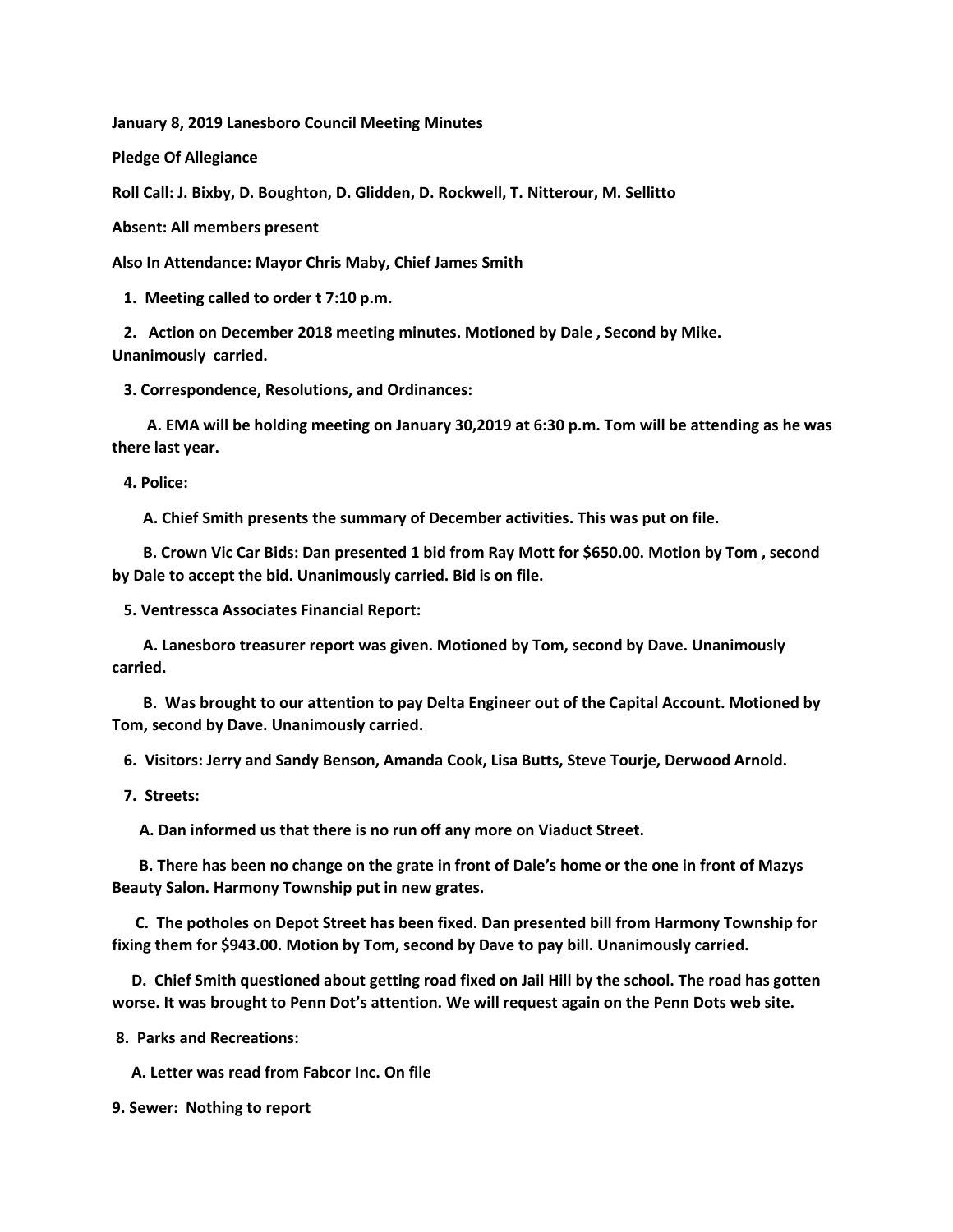**10. Community Center:**

 **A. Amanda informed board there has not been many rentals.**

 **B. Amanda informed board that Prime Polick asked if we could use some kids with the teachers supervising. Unanimously carried.**

 **C. Amanda requested using the Center for a community organization she is with on Fridays.**

**Board has no problem with her using the hall. Request is on file.**

**11. Website/Facebook Page: Amanda informed board there was no change.**

**12. Old Business:**

 **A. Conference call with Participants from FEMA, Council President Dan Boughton, Police Chief James Smith, Mayor Chris Maby, and residents Derwood and wife Denise Arnold. Dan read to the board about the call. Mr. Arnold was there to sign the agreement that was given from the call.**

**Mr. Arnold had a few questions before signing the agreement.** 

- A. **He questioned the date on the summons that was given to him on December 6,2018. Chief Smith explained that the council brought it to him on December 5,2018 and it was given to him on December 6,2018.**
- B. **Mr. Arnold questioned using the fill to fill in where he removed swimming pool, removing garden, and on side of garage foundation where he removed old cinder blocks, shingles, and rail road ties. Was informed that he may use the fill to bring up to grade, but not to add to grade.**
- C. **He showed the board his elevation certificate. He will be sending this out to get the permits that is needed.**
- D. **He also asked the board shed renting. He would like it on the side of house by driveway to store a few things. Mr. Arnold was informed he will need a permit if the shed is not on wheels. No permit if on wheels. Mr. Arnold was also informed that it cannot be a permanent fixture. Mr. Arnold understood this.**
- E. **Mr. Arnold asked if he could remove some fill by his garage. Was informed can remove. Can't add to the grade.**
- F. **Mr. Arnold signed the agreement along with Dan Boughton, Chris Maby, and Chief Smith.**
- G. **Copy was given to him and original is on file.**
- H. **This will be checked on March 5,2019 by Chris Maby, Dan Boughton, and Chief Smith.**

## **13. New Business:**

 **A. Steven Tourje from NEP Telephone Company presented to franchise NEP in Lanesboro. He would like to start during the summer. He was asked if these prices will be the same or go up within 6 months. He stated that these are the standard prices. The board will have Myron look over the contract. Any changes will be thru Myron. If all is in order this is approved. Motioned by Tom, second by Dale. Unanimously carried.**